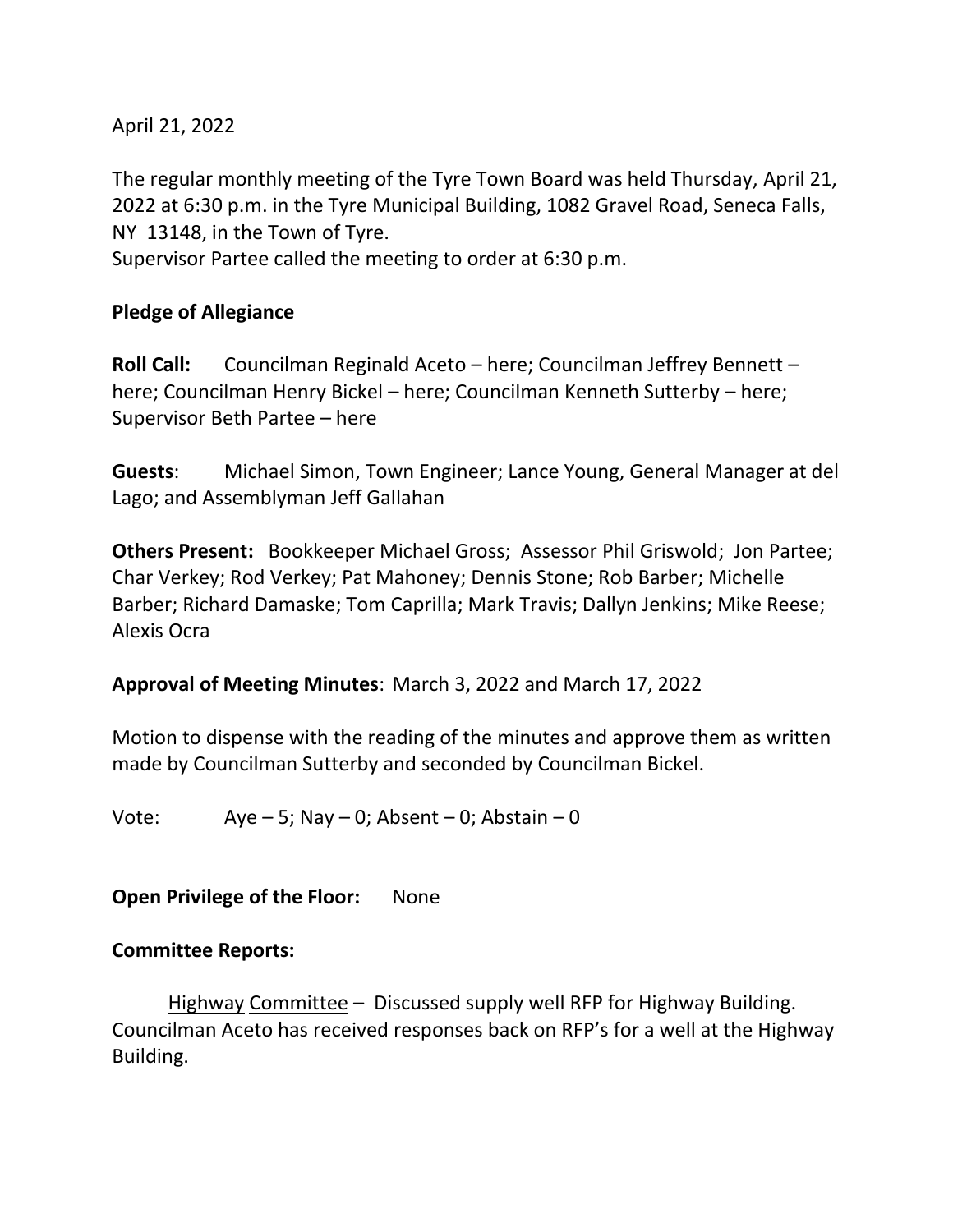Building Committee – Security System for the Municipal Building is being looked into. This project will be in several phases as the Court is looking into any grants that are available for this project.

Records and Communication Committee – Resident notifications were discussed. Supervisor Partee offered a few suggestions that are an option to notify residents in the Town when something is going on such as: group test messaging, cell phone app gogov.com, robo call system, email. General discussion was held and it was decided that Supervisor Partee will continue researching the Town's options.

Insurance and Finance Committee – Supervisor Partee will be attending cyber threat webinar training offered through the town's insurance company. 2019 final Financial Audit received. Draft of Financial Audit for 2020 is in process.

Fire Department Committee – Work continues relative to the postdissolution proceedings involving the assets and liabilities of the former Magee Volunteer Fire Department.

A Motion was made by Councilman Sutterby, seconded by Councilman Bickel directing the Supervisor to speak with Attorney Mark Butler in regards to obtaining a litigator for the Town and for this litigator to be present at all court proceedings to act in the Town's best interest.

VOTE: Aye – 5; Nay – 0; Absent – 0; Abstain – 0

Motion is passed

Band Hall Committee – Pat Mahoney reported that there will be a meeting at the Band Hall 4/25/2022 at 7:00 p.m.

Broadband Committee – The deadline for the NYS Broadband Survey has been extended. The information gathered from this survey will help us secure funding for broadband in our community. (www.senecacountybroadband.com)

#### **Reports of Officers and Departments:**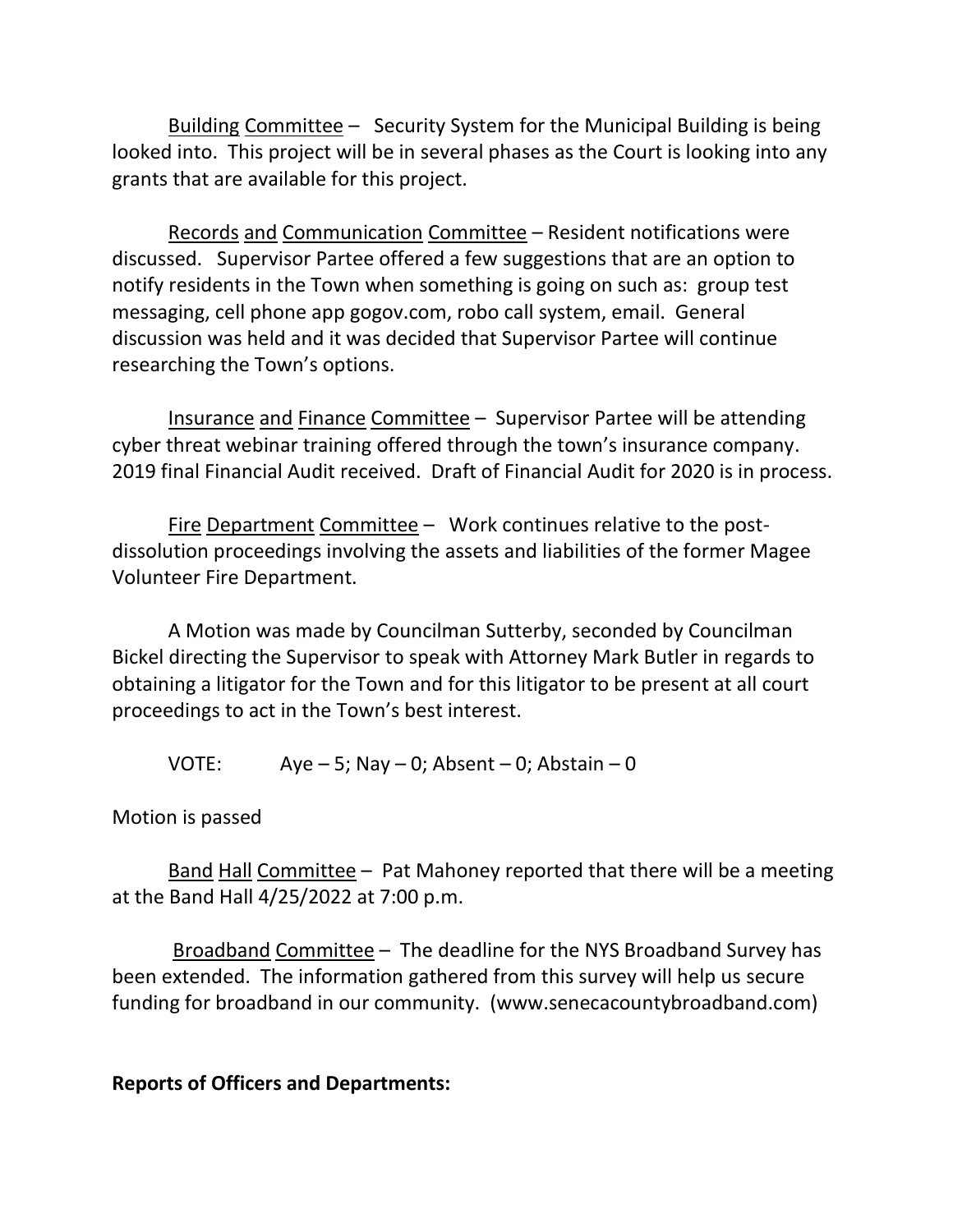# Town Clerk: Nothing to report

Highway Superintendent: Highway Superintendent Bush and Supervisor Partee are working with the Montezuma National Wildlife Refuge to apply for funding through the Federal Lands Access Program. The Federal Lands Access Program supplements State and Local resources for public roads that are located on, or adjacent to, or provide access to Federal Lands for which maintenance responsibility is vested with a township. They are going to be applying for funding for East Road, East Tyre Road, Durling Road, and Woodmarsh Road. Montezuma National Wildlife Refuge is currently working on filling out the bulk of the application and Highway Superintendent Bush is getting quotes for the project. The application is due by July 1, 2022.

Dog Control Officer: Everything is getting back to normal at the shelter. They are now conducting 2 spay/neuter clinics every month.

Fire Chief: Chief Tavano reports that there were 11 calls in the last 30 days. Average call out time is 2.19 minutes. Chief Tavano reports there are lots of trainings that are going on at this time and physicals have been completed. They are going to do a walk thru at Love's Truck Stop on April 26, 2022 at 7:00 p.m.

## Assessor: Nothing to report

Planning Board/ZBA/Training Records: The monthly meeting of the Planning Board was held on March 22, 2022. There were no actionable items on the March 2022 agenda but they did review the status of five approved but incomplete projects. The Planning Board will meet again on April 27, 2022.

Zoning Enforcement Officer: One new permit for a pole barn was filed for Strong Road. Love's has opened all of the project except for the Speedco. It is scheduled to open in a month.

Bookkeeper**:** Bookkeeper Gross submitted abstract of audited vouchers #3; cash receipts summary report; Supervisor's monthly report for January 2022; Supervisor's monthly report for February 2022. Bookkeeper Gross met with auditors to conduct the 2020 audit.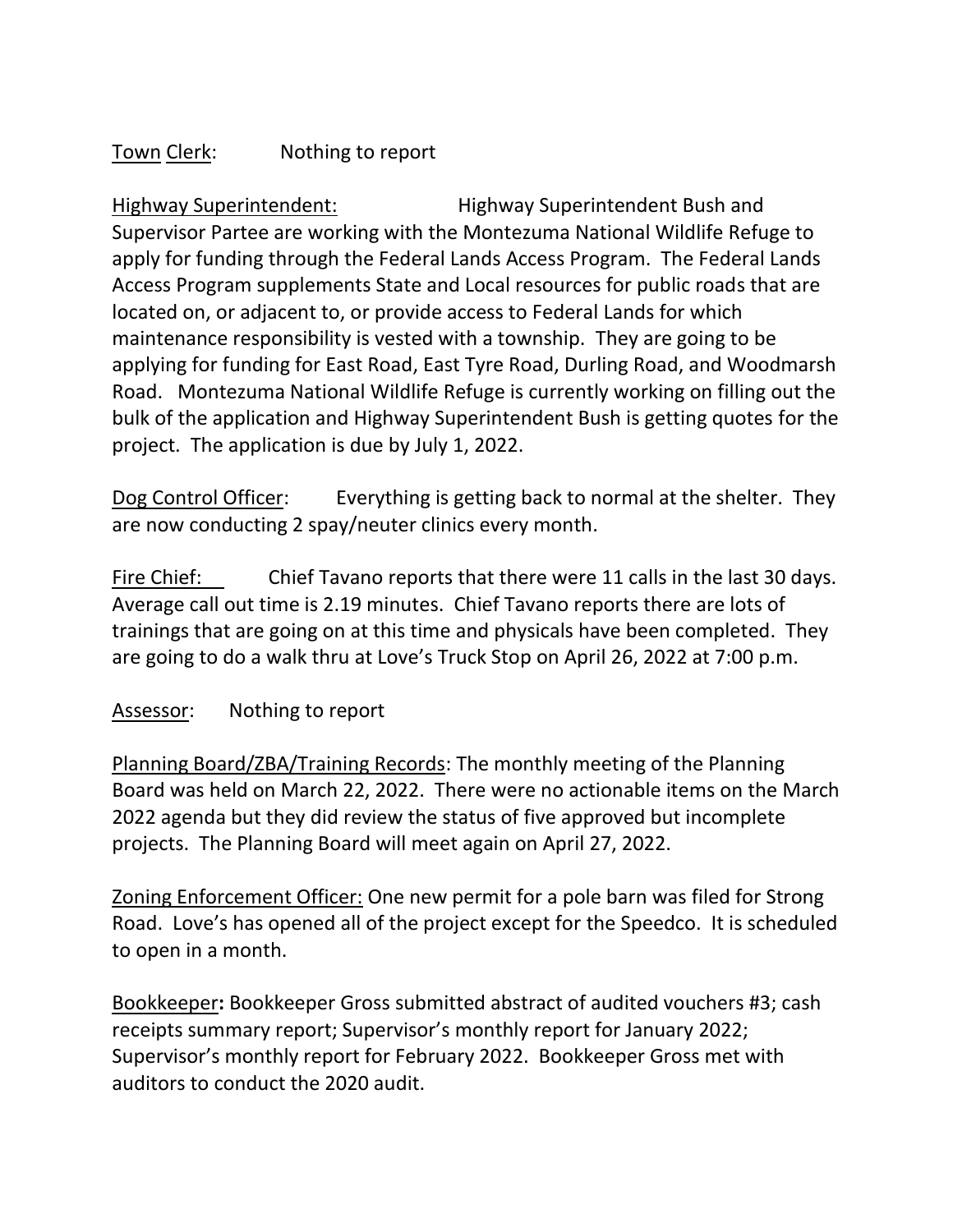## **Resolutions and Motions:**

**RESOLUTION** acknowledging the examination of the records of the Justice Courts for the year 2021.

The adoption of the foregoing Resolution was moved by Councilman Aceto, seconded by Councilman Bennett, and duly put to a vote, which resulted as follows:

VOTE:  $Aye-5$ ; Nay  $-0$ ; Absent  $-0$ ; Abstain  $-0$ 

The Resolution was duly adopted.

**RESOLUTION** acknowledging and accepting the findings of the 2019 Audit performed by the CPA Firm of Mengel Metzger Barr & Co. LLP

The adoption of the foregoing Resolution was moved by Councilman Sutterby, seconded by Councilman Bickel, and duly put to a vote, which resulted as follows:

VOTE:  $Aye-5$ ; Nay  $-0$ ; Absent  $-0$ ; Abstain  $-0$ 

The Resolution was duly adopted.

**RESOLUTION** consenting to the acquisition of Lago Resort and Casino, LLC (Lago) from PGP Investors, LLC to Churchill Downs Incorporated

The adoption of the foregoing Resolution was moved by Councilman Aceto, seconded by Councilman Bennett, and duly put to a vote, which resulted as follows:

VOTE:  $Aye - 5$ ; Nay  $- 0$ ; Absent  $- 0$ ; Abstain  $- 0$ 

The Resolution was duly adopted.

**RESOLUTION** accepting proposal from Labella Associates for review and modification to Local Law #3 of the year 2002 "water service"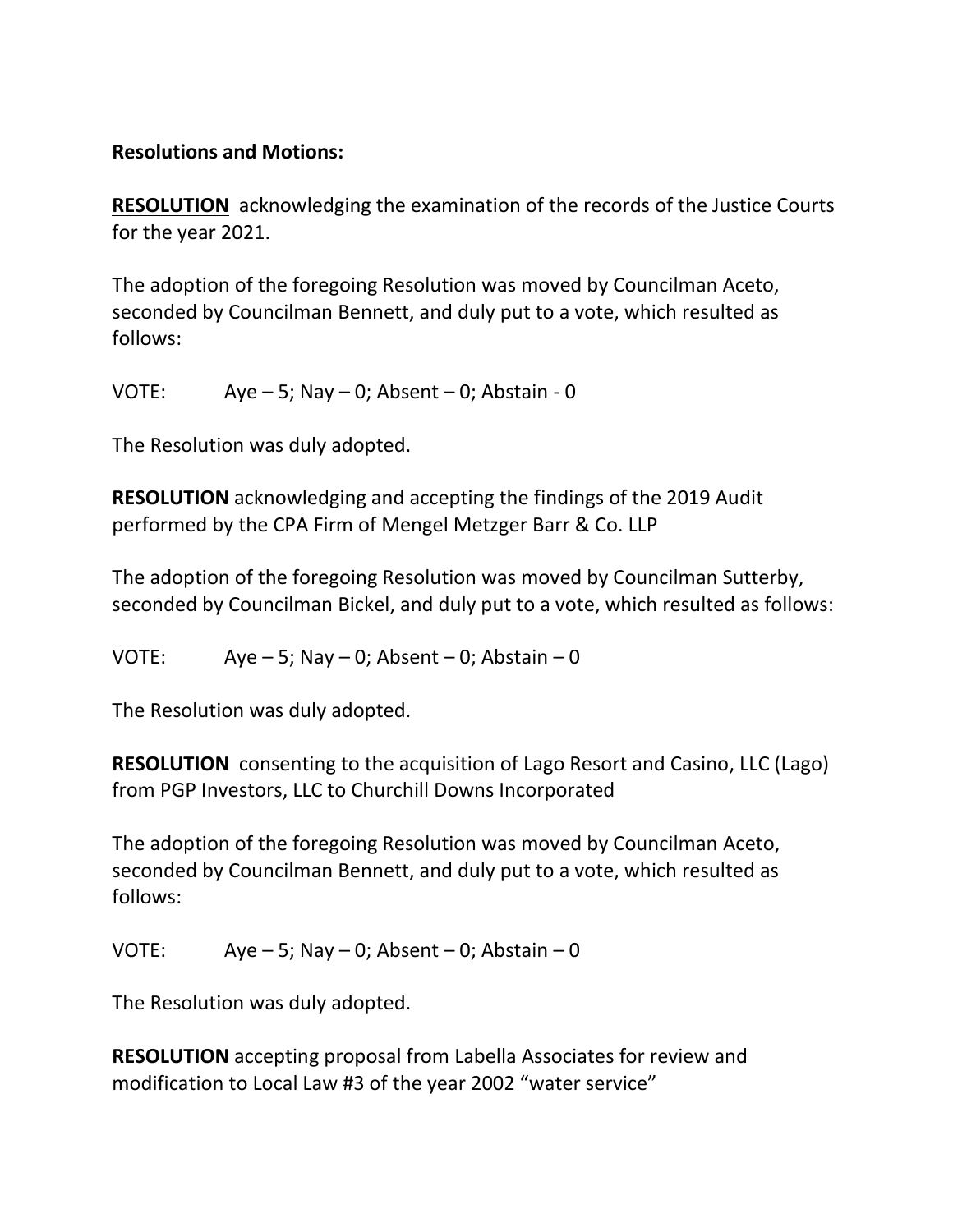The adoption of the foregoing Resolution was moved by Councilman Aceto, seconded by Councilman Sutterby, and duly put to a vote, which resulted as follows:

VOTE:  $Aye-5$ ; Nay  $-0$ ; Absent  $-0$ ; Abstain  $-0$ 

The Resolution was duly adopted.

**RESOLUTION** accepting the proposal from Bartlett Well Drilling to develop a new supply well for the highway building

The adoption of the foregoing Resolution was moved by Councilman Aceto, seconded by Councilman Bennett, and duly put to a vote, which resulted as follows:

VOTE:  $Aye - 5$ ; Nay  $- 0$ ; Absent  $- 0$ ; Abstain  $- 0$ 

The Resolution was duly adopted.

**RESOLUTION** increasing the appropriation for Account A9050.8 Unemployment **Insurance** 

The adoption of the foregoing Resolution was moved by Councilman Sutterby, seconded by Councilman Aceto, and duly put to a vote, which resulted as follows:

VOTE:  $Aye - 5$ ; Nay  $- 0$ ; Absent  $- 0$ ; Abstain  $- 0$ 

The Resolution was duly adopted.

**RESOLUTION** appointing Ken Hauenstein to the Agriculture Farmland Preservation Advisory Committee

The adoption of the foregoing Resolution was moved by Councilman Sutterby, seconded by Councilman Bennett, and duly put to a vote, which resulted as follows: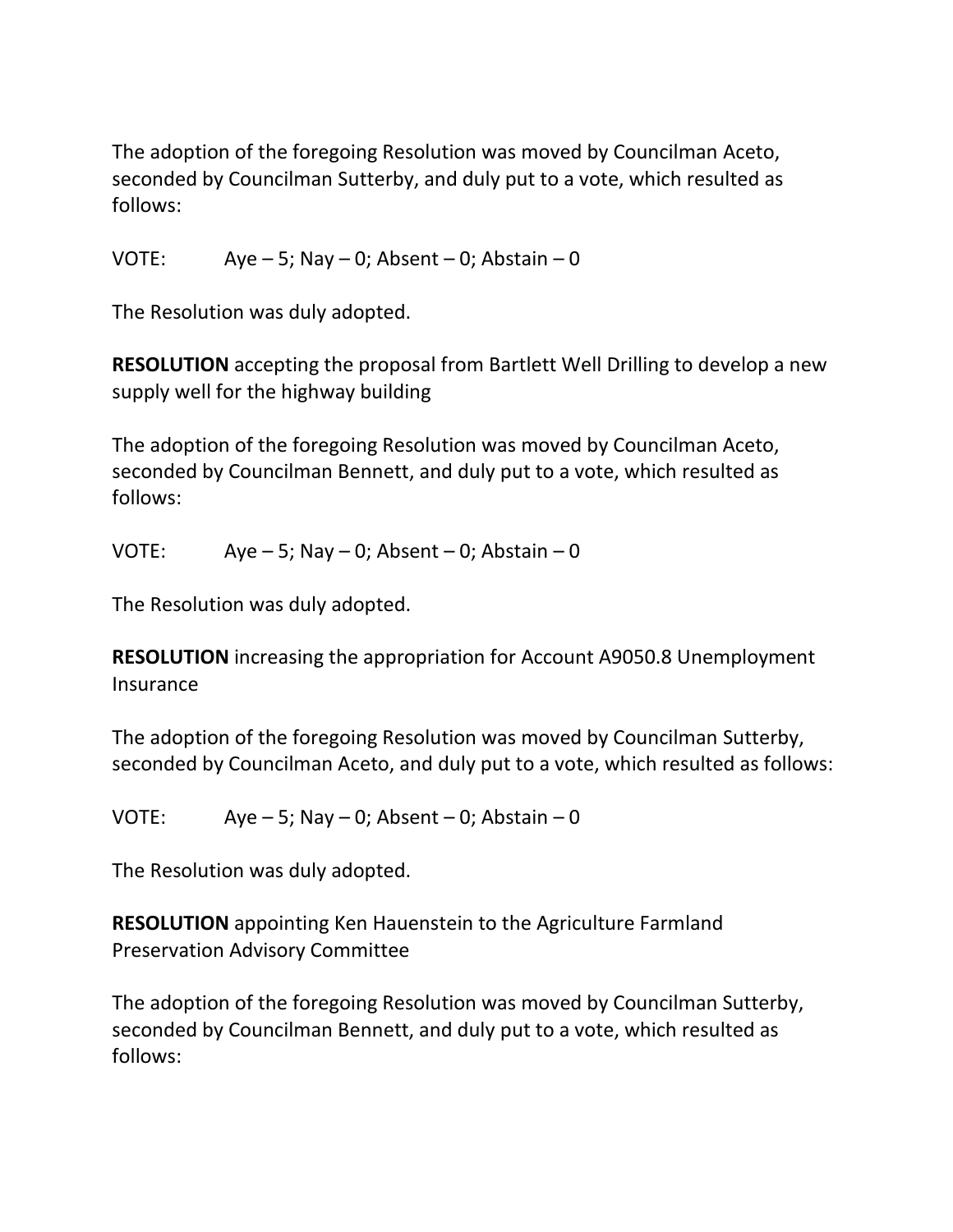## VOTE:  $Aye-5$ ; Nay  $-0$ ; Absent  $-0$ ; Abstain  $-0$

The Resolution was duly adopted.

## **Unfinished Business**:

All Notices of Award or Notices of Completion for the outstanding public work contracts let by the Town of Tyre in 2019 (re: Pucker Street rehabilitation and the highway garage roof replacement) have been completed for the NYS Department of Labor.

Planning Board Vacancies – There are two vacancies on the Planning Board that need to be filled. Supervisor Partee asked for any nominations for Planning Board Member?

Councilman Bickel nominates Justin Mahoney; seconded by Councilman Sutterby.

Councilman Bennett nominates Rob Barber; seconded by Councilman Aceto.

Supervisor Partee moves that nominations be closed; seconded by Councilman Aceto

VOTE: Aye – 5; Nay – 0; Abstain – 0; Absent – 0

Motion carried

All in favor of appointing Justin Mahoney as Planning Board Member for the remainder of Henry Bickel's term which expires on December 31, 2026. VOTE: Aye  $-2$ ; Nay  $-3$ ; Abstain  $-0$ ; Absent  $-0$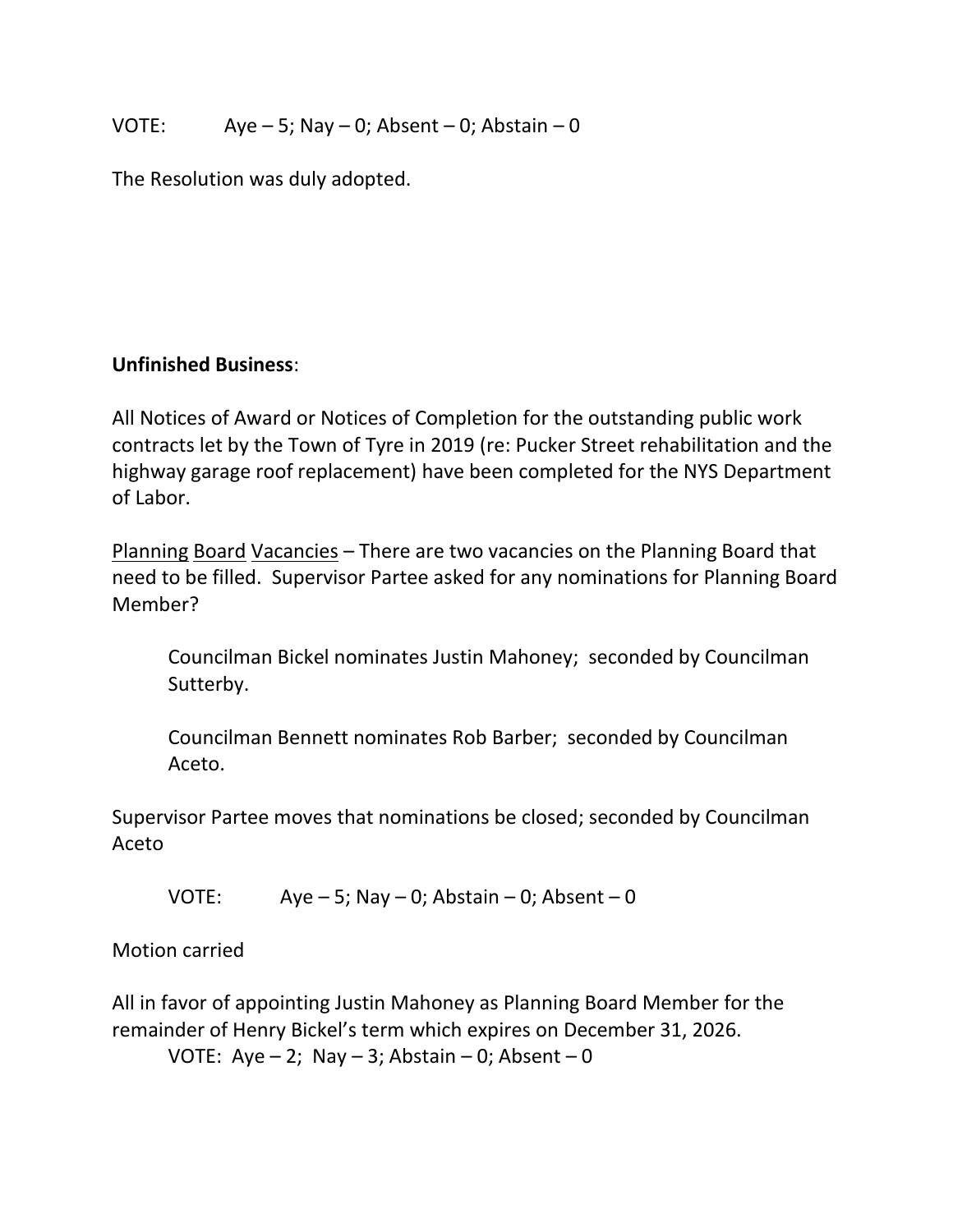All in favor of appointing Rob Barber as Planning Board Member for the remainder of Henry Bickel's term which expires on December 31, 2026. VOTE: Aye  $-5$ ; Nay  $-0$ ; Abstain  $-0$ ; Absent  $-0$ 

Congratulations to our new Planning Board Member Rob Barber.

Supervisor Partee asked for any nominations for Planning Board Alternate Member?

Councilman Aceto nominates Justin Mahoney; seconded by Councilman Bickel.

Councilman Bennett nominates Gene Lambert; seconded by Councilman Sutterby.

Supervisor Partee moves that nominations be closed; seconded by Councilman Bennett.

VOTE: Aye – 5; Nay – 0; Abstain – 0; Absent – 0

Motion carried

All in favor of appointing Justin Mahoney as Planning Board Alternate Member VOTE: Aye  $-1$ ; Nay  $-4$ ; Abstain  $-0$ ; Absent  $-0$ 

All in favor of appointing Gene Lambert as Planning Board Alternate Member VOTE: Aye  $-5$ ; Nay  $-0$ ; Abstain  $-0$ ; Absent  $-0$ 

Congratulations to our new Planning Board Alternate Member Gene Lambert.

Zoning Law Review – is ongoing

**New Business**: Nothing to report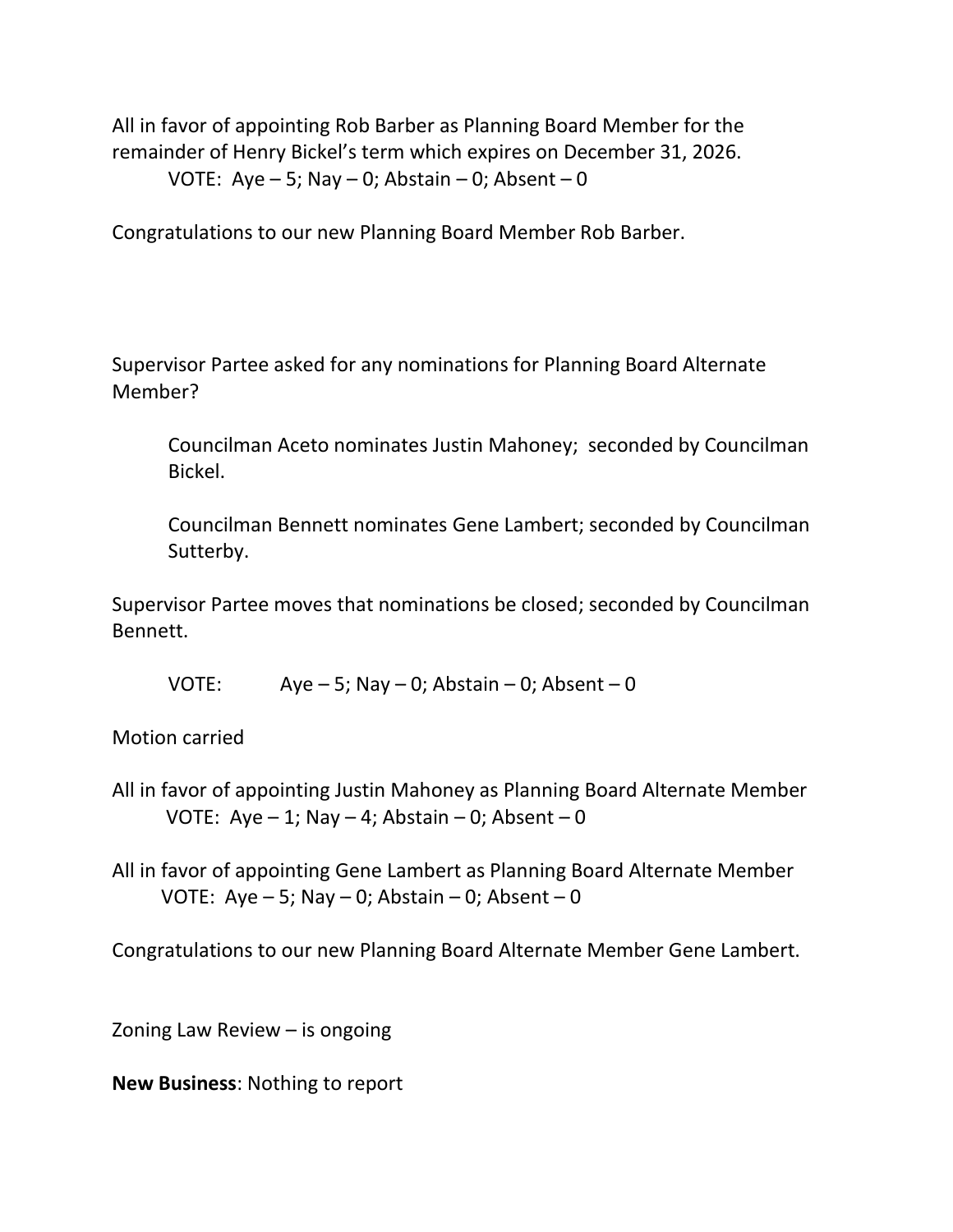#### **Supervisor Report/Correspondence**:

March 23, 2022 – FOIL request received from NYS Open the Books requesting an electronic copy of any and all vendor payee payments for the fiscal year 2021. Formally acknowledged receipt of FOIL request on March 29, 2022. We will respond to FOIL request with requested information by April 26, 2022.

March 24, 2022 – Notice received of a complaint filed with the NYS Department of Taxation and Finance pursuant to New York Real Property Tax Law §610 from Time Warner of Rochester (re: Special Franchise Assessment Appeal). The Town Clerk signed and returned the Statement of Service by Mail and Acknowledgement of Receipt by Mail of Complaint on March 29, 2022.

March 29, 2022 – Tyre was identified as an interested agency under SEQR for the Cayuga County Water Sewer Authority Regional Water Project. Received the Full Environmental Assessment Form Part 1 and other pertinent information that pertains to this matter.

March 31, 2022 – Received copy of letter from Town Attorney Jeff Graff forwarding LL#2 of 2022 to the NYS Department of State, the NYS Energy Research and Development, and the NYS Department of Taxation and Finance for filing.

April 4, 2022 – Letter of support sent by the Supervisor to the Town of Seneca Falls as they are seeking funds from the Congressional directed spending program to assist with the Bayard Street culvert project.

April 5, 2022 – Received notice from the NYS Department of State reflecting their filing of LL #1 of 2022 on March 21, 2022.

April 7, 2022 – Supervisor granted permission to the USDA to place traps in Tyre for an invasive pest, the European Cherry Fruit Fly.

April 7, 2022 – Email notification from Teresa Bennett, Esq, Barclay Damon LLP (Attorney for Community Bank N.A.), regarding a proposed Order on Motions in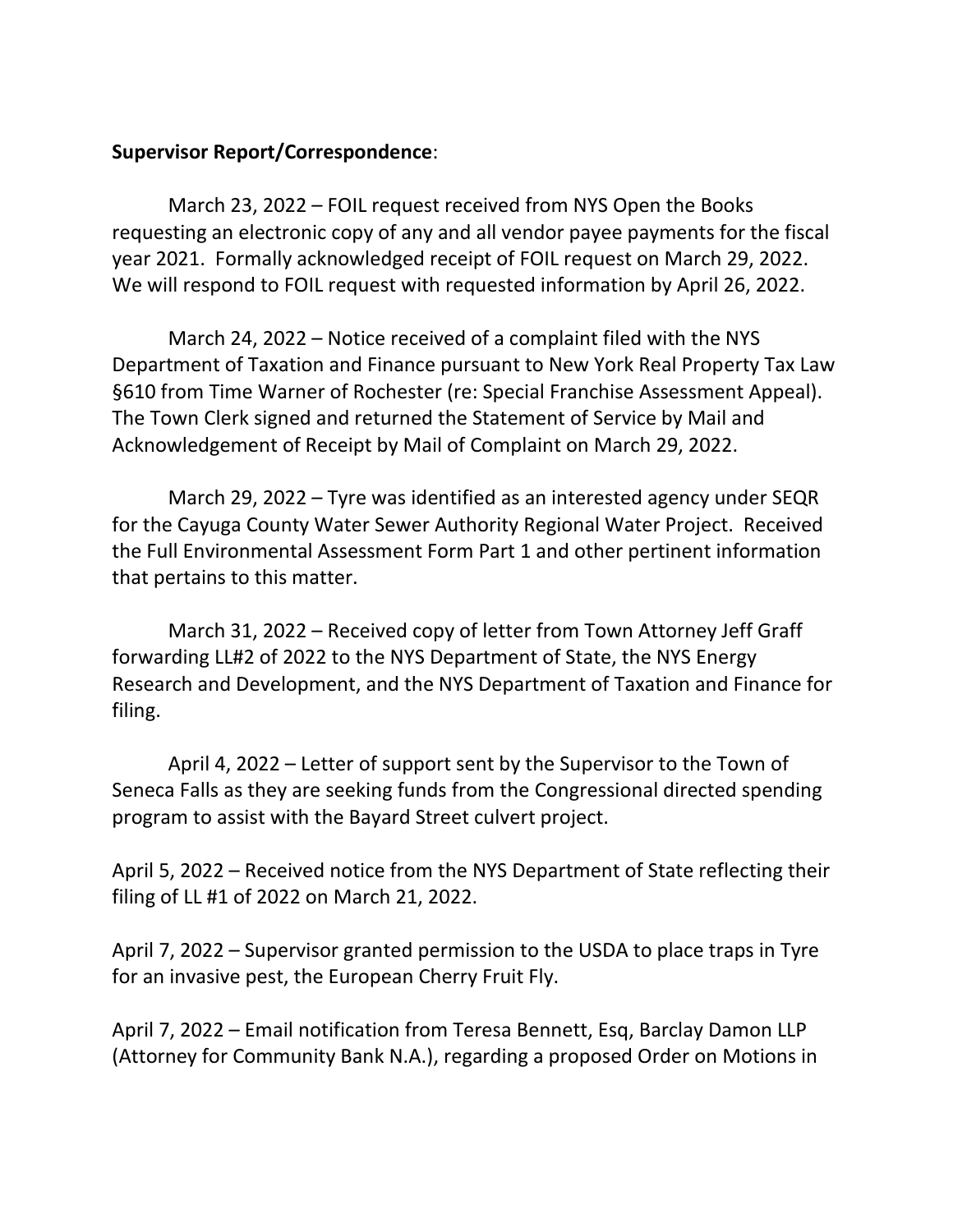response to a hearing before the Seneca County Supreme Court on April 5, 2022 (re: the dissolution of the form Magee Volunteer Fire Department).

April 8, 2022 – Email from Mark Butler, Esq., a recap and evaluation of various documents pertaining to the proceedings before the Court on April 5, 2022 (the Order to Show Cause brought by the Receiver, the Cross Motion brought by Community Bank, and the proposed Order prepared by the Bank's attorney).

April 12, 2022 – Press Release received from NYSEG & RG&E reminding customers to call 811 before digging during National Safety Digging Month (April).

April 13, 2022 – Notice received from the Office of the State Comptroller, Fiscal Oversight Responsibilities of the Governing Board Webinar on April 27, 2022.

April 15, 2022 & April 18, 2022 – Emails from Mark Butler, Esq., updates to matters pertaining to the dissolved Magee Volunteer Fire Department.

April 19, 2022 – Received notice from the NYS Department of State reflecting their filing of LL #2 of 2022 on April 8, 2022.

## **Bills**:

General Fund – Townwide: 107-108; 302-338 Highway Fund : 107-108; 302; 337; 613-617 Water District #1: 808-810 Water District #2: 808 Trust & Agency: 6-7

Councilman Sutterby moved, seconded by Councilman Bickel that the bills be approved for payment: VOTE: Aye  $-5$ ; Nay  $-0$ ; Abstain  $-0$ ; Absent  $-0$ 

#### **Adjournment:**

Councilman Sutterby moved, seconded by Councilman Bickel that the meeting be adjourned at 8:02 p.m. VOTE: Aye  $-5$ ; Nay  $-0$ ; Abstain  $-0$ ; Absent  $-0$ 

Submitted by,